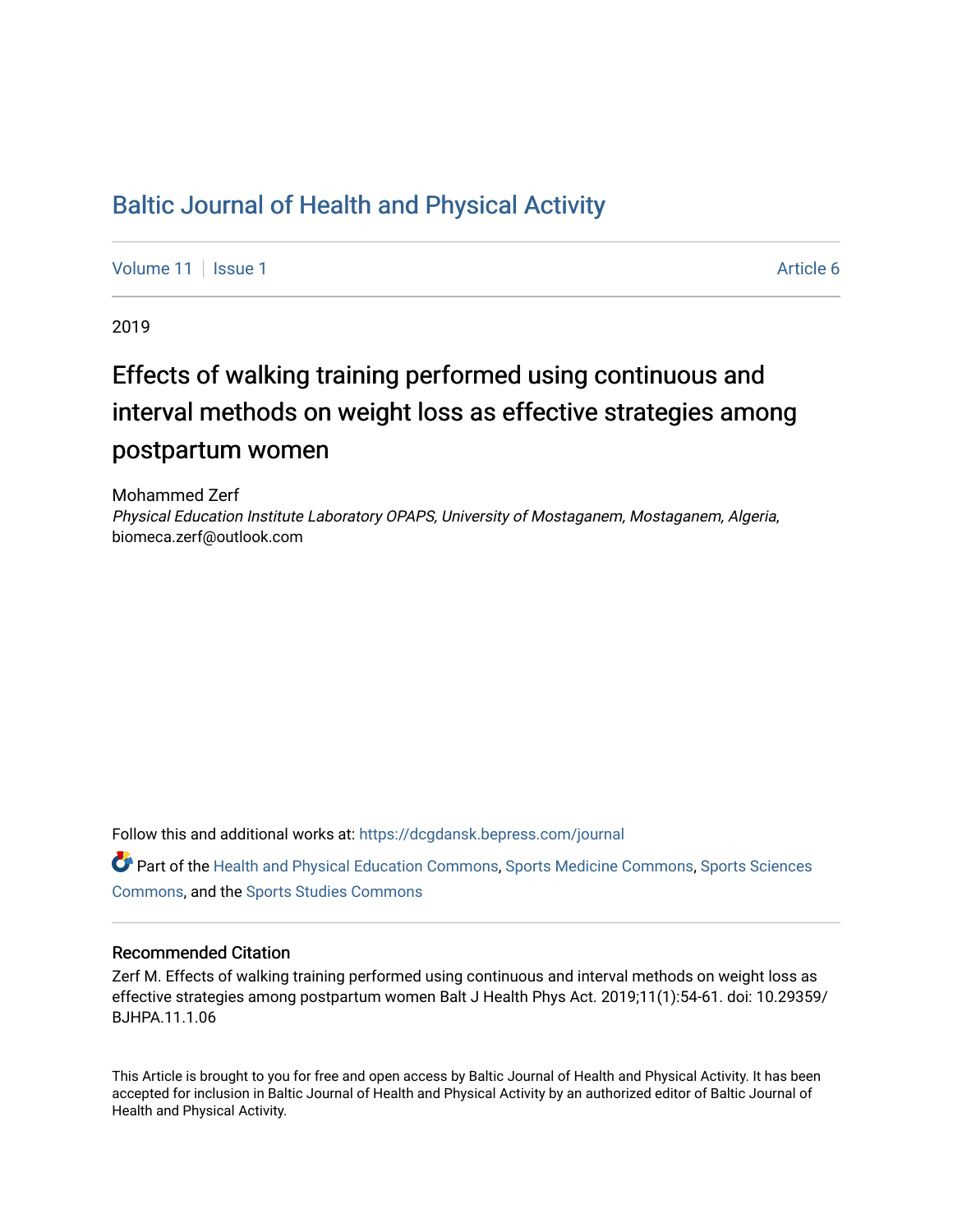**Mohammed Zerf**

## **Effects of walking training performed using continuous and interval methods on weight loss as effective strategies among postpartum women**

**Authors' Contribution:**

#### **A** Study Design

**B** Data Collection

**C** Statistical Analysis

**D** Data Interpretation

- **E** Manuscript Preparation
- **F** Literature Search
- **G** Funds Collection

Physical Education Institute Laboratory OPAPS, University of Mostaganem, Mostaganem, Algeria

| abstract                     |                                                                                                                                                                                                                                                                                                                                                                                                                                                                                                                                                                                                                                                                                                                                                                                                                                                               |
|------------------------------|---------------------------------------------------------------------------------------------------------------------------------------------------------------------------------------------------------------------------------------------------------------------------------------------------------------------------------------------------------------------------------------------------------------------------------------------------------------------------------------------------------------------------------------------------------------------------------------------------------------------------------------------------------------------------------------------------------------------------------------------------------------------------------------------------------------------------------------------------------------|
| <b>Background:</b>           | Walking is a fundamental and affordable physical activity that improves entire body and helps women<br>lose weight. However, some studies suggest that walking alone has little or no effect on improving or<br>maintaining body mass and fat mass at the hip and spine. The objective of this study is to estimate the<br>effect of walking intensity (interval training vs. traditional cardio) on weight loss after childbirth.                                                                                                                                                                                                                                                                                                                                                                                                                            |
| <b>Material and methods:</b> | A total of 39 postpartum women [19 experimental subjects (ES) and 20 controls (CS)] participated in<br>this study. Their homogenates were calculated based on their average age of $25 \pm 2.54$ years. BMI<br>obese moderate and waist circumference at high-risk, first deliveries to the same educational and<br>social status. The subjects participated in this study to lose excess weight within three months after<br>childbirth.                                                                                                                                                                                                                                                                                                                                                                                                                     |
| <b>Results:</b>              | Our results indicate that interval training with fast walking is a powerful tool for developing successful<br>strategies for managing weight loss.                                                                                                                                                                                                                                                                                                                                                                                                                                                                                                                                                                                                                                                                                                            |
| <b>Conclusions:</b>          | We recommend that postpartum women, who use walking to amplify their weight loss, use the following<br>exercise schedule: at least three sets of 400 m (wf $\approx$ SR) $\times$ 5 per day, nine 400 m (wf $\approx$ SR) $\times$ 5 sets<br>per week, and 36 sets of 400 m (wf $\approx$ SR) $\times$ 5 per month.                                                                                                                                                                                                                                                                                                                                                                                                                                                                                                                                           |
| Key words:                   | walking, weight loss, newborn mothers, intensity.                                                                                                                                                                                                                                                                                                                                                                                                                                                                                                                                                                                                                                                                                                                                                                                                             |
| article details              |                                                                                                                                                                                                                                                                                                                                                                                                                                                                                                                                                                                                                                                                                                                                                                                                                                                               |
|                              |                                                                                                                                                                                                                                                                                                                                                                                                                                                                                                                                                                                                                                                                                                                                                                                                                                                               |
|                              | Article statistics: Word count: 2,213; Tables: 2; Figures: 1; References: 51<br>Received: June 2017; Accepted: August 2018; Published: March 2019                                                                                                                                                                                                                                                                                                                                                                                                                                                                                                                                                                                                                                                                                                             |
|                              | Full-text PDF: http://www.balticsportscience.com                                                                                                                                                                                                                                                                                                                                                                                                                                                                                                                                                                                                                                                                                                                                                                                                              |
|                              | <b>Copyright</b> © Gdansk University of Physical Education and Sport, Poland                                                                                                                                                                                                                                                                                                                                                                                                                                                                                                                                                                                                                                                                                                                                                                                  |
| Indexation:                  | Celdes, Clarivate Analytics Emerging Sources Citation Index (ESCI), CNKI Scholar (China National Knowledge<br>Infrastructure), CNPIEC, De Gruyter - IBR (International Bibliography of Reviews of Scholarly Literature in<br>the Humanities and Social Sciences), De Gruyter - IBZ (International Bibliography of Periodical Literature in<br>the Humanities and Social Sciences), DOAJ, EBSCO - Central & Eastern European Academic Source, EBSCO -<br>SPORTDiscus, EBSCO Discovery Service, Google Scholar, Index Copernicus, J-Gate, Naviga (Softweco, Primo<br>Central (ExLibris), ProQuest - Family Health, ProQuest - Health & Medical Complete, ProQuest - Illustrata: Health<br>Sciences, ProQuest - Nursing & Allied Health Source, Summon (Serials Solutions/ProQuest, TDOne (TDNet),<br>Ulrich's Periodicals Directory/ulrichsweb, WorldCat (OCLC) |
| Funding:                     | This research received no specific grant from any funding agency in the public, commercial, or not-for-profit sectors.                                                                                                                                                                                                                                                                                                                                                                                                                                                                                                                                                                                                                                                                                                                                        |
|                              | <b>Conflict of interests:</b> Author has declared that no competing interest exists.                                                                                                                                                                                                                                                                                                                                                                                                                                                                                                                                                                                                                                                                                                                                                                          |
| <b>Corresponding author:</b> | Mohammed Zerf, Sports Training, Physical Education Institute Laboratory OPAPS, Mostaganem 27000, Algeria;<br>E-mail: biomeca.zerf@outlook.com.<br>This is an announcement of distribution of contractions of the Constitut Commons Attailable New Account of A.O                                                                                                                                                                                                                                                                                                                                                                                                                                                                                                                                                                                              |

**Open Access License:** This is an open access article distributed under the terms of the Creative Commons Attribution-Non-commercial 4.0 International (http://creativecommons.org/licenses/by-nc/4.0/), which permits use, distribution, and reproduction in any medium, provided the original work is properly cited, the use is non-commercial and is otherwise in compliance with the license.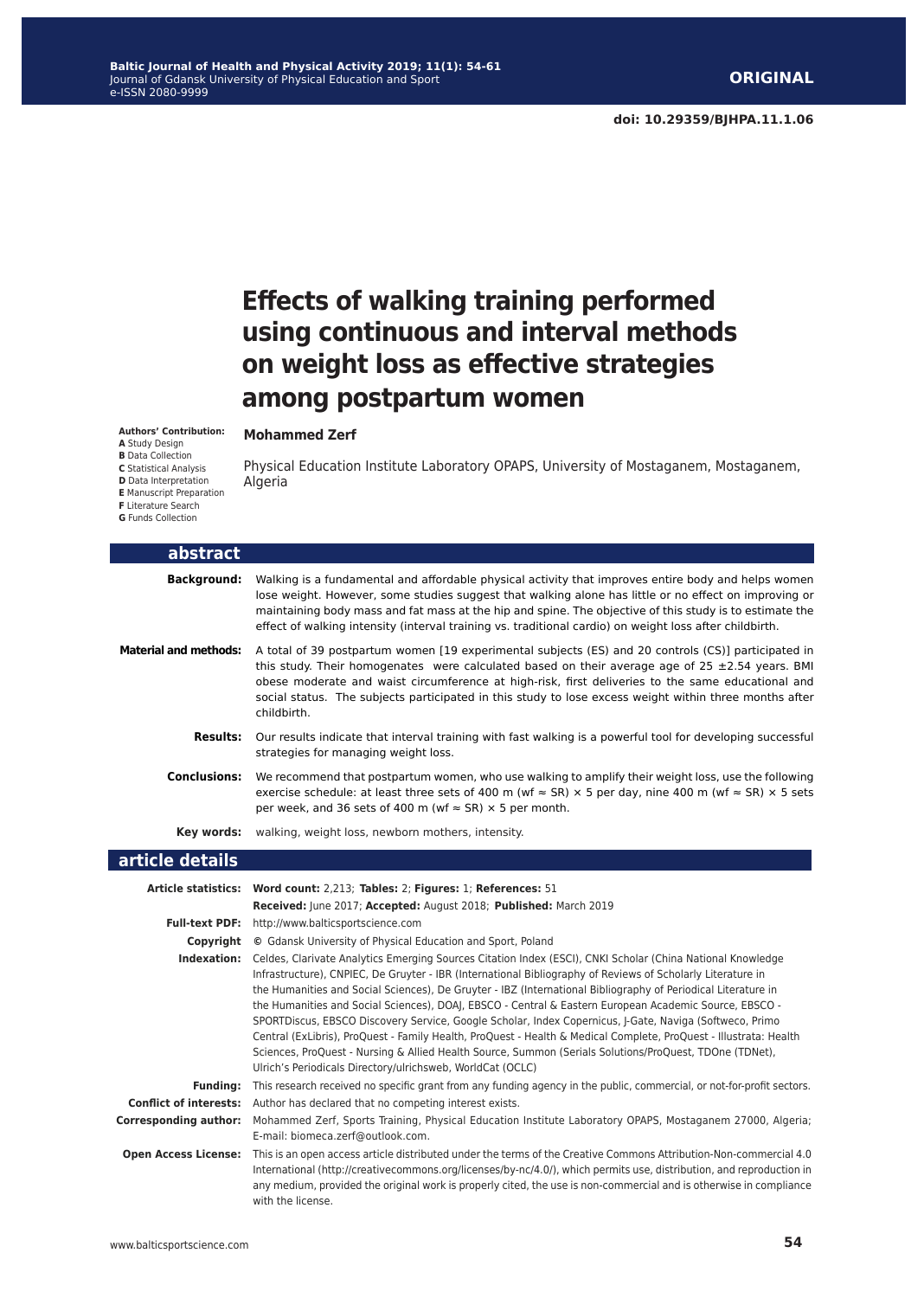### **introduction**

Pregnant women experience significant functional and physical changes to nurture and accommodate the developing foetus. These changes affect all of the body's systems [1] at the beginning of the pregnancy, during the pregnancy, and after the childbirth [2]. Body weight and its association with the lipid profile is determined before and after the pregnancy [3]. Body weight and its association with an increase in heat shock protein relative to basal metabolic rate [4] and resting metabolic rate [5] is similarly determined. As a response to estrogen, the body requires more oxygen at rest. In addition, insulin requirements and thyroid size also increase [6]. Previous studies have shown that hormones induce many physical changes in women, which lead to metabolic disorders [7]. Pregnancy results in significant physical and psychological changes in women [8]. Previous studies confirm that regular physical activity is associated with improved physiological, metabolic and psychological parameters as well as reduced risk of morbidity [9]. Physical activity is recommended as part of any weight loss plan. High levels of physical exercise require higher energy expenditure. Walking is a rhythmic, dynamic and aerobic activity of large skeletal muscles that has multiple benefits and minimal adverse effects [10]. Ruth K. Anderson suggests to walking fast for 15 minutes 3 days per week (15‒20 fast repetitions) to improve aerobic capacity related to weight loss [11]. According to the American College of Sports Medicine [12], high-intensity walking is more beneficial for women compared with normal walking. Gary Kamen suggests that high-intensity exercises are a major determinant of the energy expenditure balance, which is correlated with higher oxygen debt coupled with resting metabolism [13].

Thus, this comparative study aims to estimate the relationship between walking intensity and its impact on weight loss after childbirth. Previous studies confirm that walking as a regular physical activity improves the cardiovascular function, limits weight gain, reduces musculoskeletal awkwardness, decreases incidence of muscle cramps and lower limb oedema, improves mood stability, gestational diabetes mellitus and gestational hypertension. Furthermore, this exercise can be performed at three different levels of intensity (i.e., low, moderate and vigorous), which are correlated with energy substrates during the expended effort. When performing this exercise, it is possible to experiment with multiple training methods: intermittent, interval training or continuous. In this study, interval training in ES vs. traditional cardio in CS was used as a protocol for monitoring weight loss in ES. In CS, the use of the continuous method for 30 minutes 4 times a week reduced the risk of heart disease, diabetes, obesity, osteoporosis, and other health problems [14]. This differs from ES, who used interval training. Interval training consists of two phases: speed walking followed by slow walking as a recovery phase. For example, 400 m of speed walking followed by 100 m of slow recovery (5 fast repetitions of this exercise). Walking can be performed as brisk walking or as other variations (e.g., speed walking, power walking and race walking) to improve physical fitness. According to Frank Rosato [15], fast walking is a satisfactory activity.

Previous studies indicate that more people perform slow walking (34%) than fast walking (24%) [16]. The purpose of our study is to test the benefit of walking on managing the body weight. The condition of the study is that all participants follow a diet regime (1200–1500 calories per day). The participants' goal is to lose weight to improve fitness, health and well-being.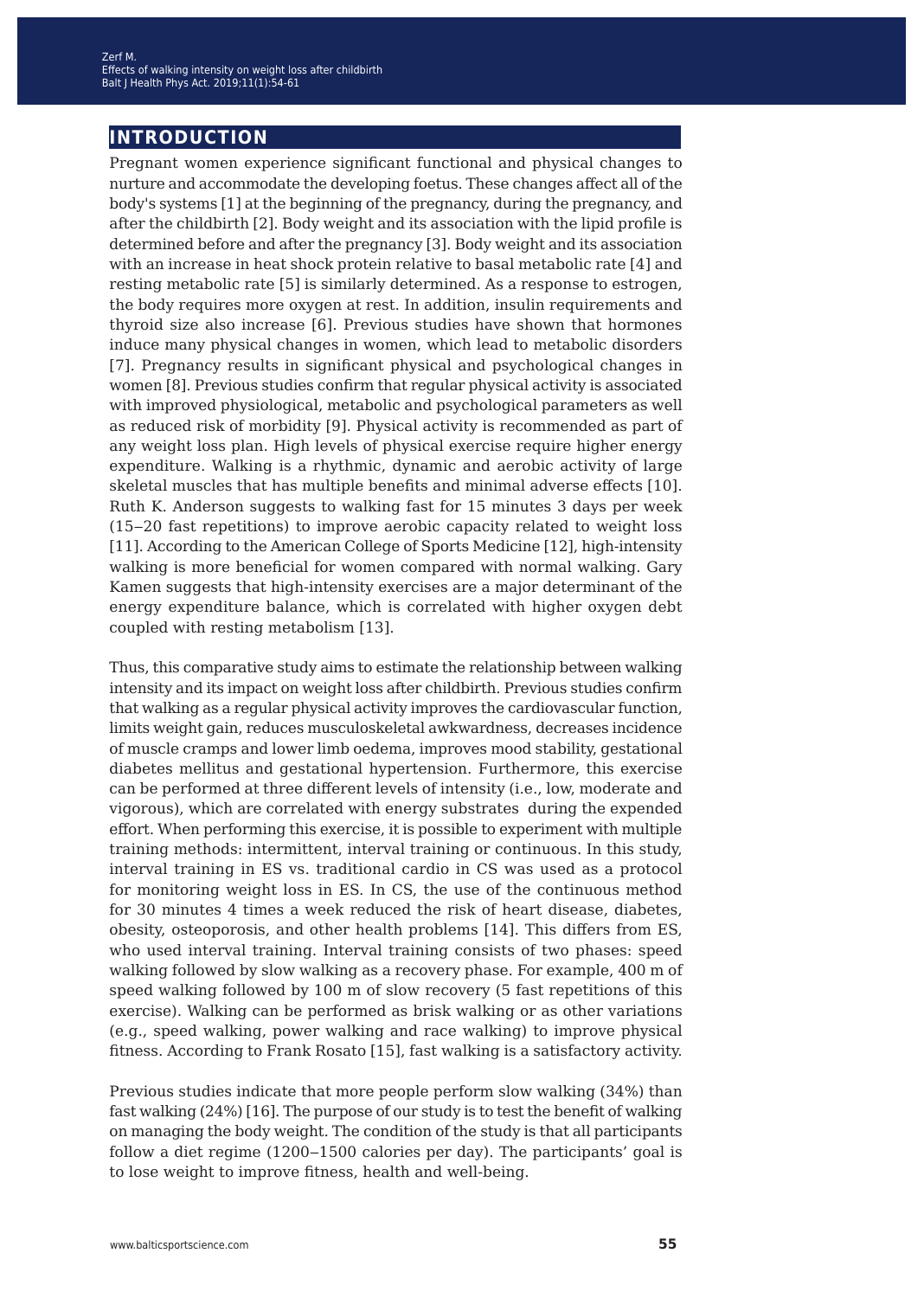### **material and methods**

All participants are volunteers. Their reason for participation is to lose extra weight. Postpartum women practice walking as a favourite sport to lose weight. The participants' age is between 24 and 27 years. Their BMI is between 27 and 30. The participants reported that that they exercised <3 days/week for <50 minutes/day during the 3 months prior to this study. All participants followed a diet that was designed to lower weight (1200-1500 calories per day). The inclusion criteria were as follows: all lifestyle parameters were fixed (both groups followed the same diet and lifestyle), the women were not pregnant and did not have any medical conditions that disrupted metabolism or body weight or limited ability to exercise.

As an intervention, exercise intensity was prescribed according to the protocol used in this study [interval training (ES) vs. traditional cardio (CS)] for 3 months after childbirth. The CS group walked for 30 minutes four times a week at their own pace using the continuous method. The ES group began their program using the 12  $\times$  100 m (wf  $\approx$  SR) series and then changed to the 5  $\times$  400 m (wf  $\approx$  SR) series at the end of three months. To evaluate the progress, we measured the body weight (to the nearest 0.1 kg) and height (to the nearest 0.5 cm) without shoes using standard medical equipment [17]. BMI was determined using the following formula: body mass (kg) divided by height (m) squared. According to a previous study [18], 1-mile walk (Rockport Walk Test) can be used as a valid predictor of  $VO<sub>2</sub>$  max (as an alternative to the 1.5-mile run test) in assessing cardiovascular and aerobic fitness. Waist circumference (WC) was measured at midpoint between the lower margin of last palpable rib and the top of iliac crest [19]. Our data tests (pre- or posttest) were analysed using IBM SPSS 21.0 . The means and standard deviations were determined, and the independent T-test and correlation paired samples with a statistical significance set at  $P < 0.05$  were performed.

#### **results**

The postpartum women are categorised as obese (Moderate or Level 1), based on the BMI values provideds by the Japan Society for the Study of Obesity [20]. The VO<sub>2</sub>max values of our participant were in the Fair class range. The waist circumference values were greater than 88 cm (35 in.), which represented an elevated health risk [21]. According to McTiernan [22], the women were metabolically at a high risk of metagenome, which could result in them gaining ≥5 kg of body weight. Thus, our results are in agreement with cross-sectional and longitudinal studies. This suggests that childbearing may be an important contributor to the development of obesity [23]. The pre-test values indicated an inverse relationship between physical activity levels and dietary fat consumption [24] and the well-being of postpartum women [25]. Health experts indicate a relationship between obesity and a decrease in physical activity [26] in this population, which is indicated by Steindorf et al. as insufficiently physically active. Physical activity promotion programs should target women in particular need [27]. In this study, we advanced the interval methods with faster walking to improve walking fitness and to achieve greater weight loss. Similarly to continuous walking as a form of physical activity, interval or intermittent walking had positive effects on weight loss, as indicated by a previous study [28].

Table 1 summarises details about out participants at the beginning of the study (pre-test).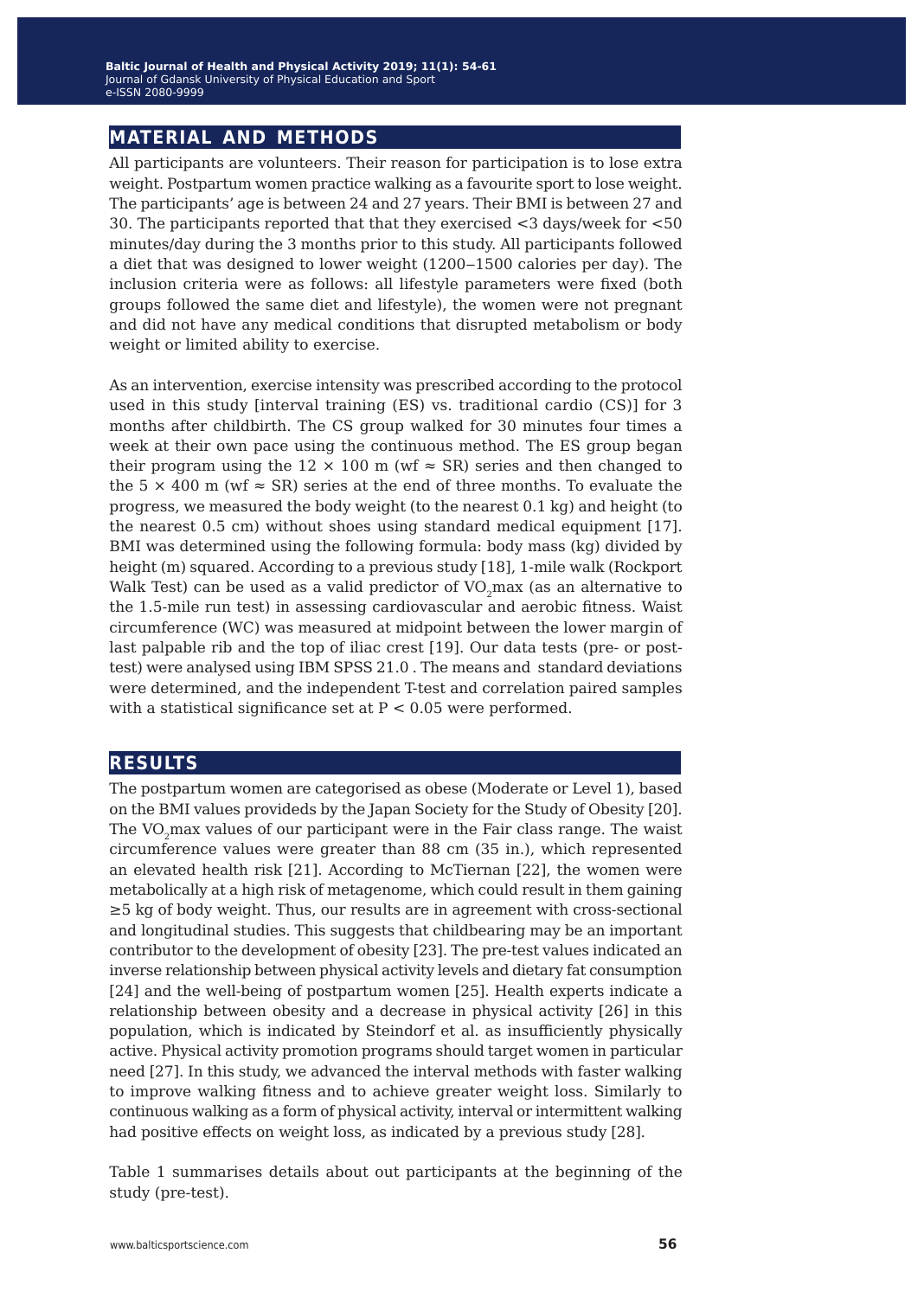| Variables                         | Sample    | No. | Mean±SD           | T      |      | Shapiro-Wilk |      | Levene's |      |
|-----------------------------------|-----------|-----|-------------------|--------|------|--------------|------|----------|------|
|                                   |           |     |                   | $\vee$ | P    | $\vee$       | P    | $\vee$   | P    |
| Weight (Kg)                       | ES        | 19  | $72.16 \pm 4.73$  | 0.04   | 0.96 | 0.97         | 0.83 | 1.37     | 0.09 |
|                                   | CS        | 20  | $72.11 \pm 3.83$  |        |      |              |      |          |      |
| Height (M)                        | ES        | 19  | $160.36 \pm 5.36$ | 0.35   | 0.73 | 0.96         | 0.37 | 0.44     | 0.73 |
|                                   | <b>CS</b> | 20  | $159.75 + 5.75$   |        |      |              |      |          |      |
| 1-MILE (MN)                       | ES        | 19  | $15.89 \pm 0.96$  | 0.77   | 0.45 | 0.94         | 0.96 | 0.68     | 0.72 |
|                                   | <b>CS</b> | 20  | $16.16 \pm 1.18$  |        |      |              |      |          |      |
| BMI (kg/m <sup>2</sup> )          | ES        | 19  | $28.05 \pm 1.06$  | 0.57   | 0.51 | 0.93         | 0.51 | 2.13     | 0.64 |
|                                   | <b>CS</b> | 20  | $28.29 \pm 1.50$  |        |      |              |      |          |      |
| VO <sub>2</sub> max<br>(mI/MN/kg) | ES        | 19  | $30.94 \pm 1.86$  | 0.69   | 0.49 | 0.92         | 0.64 | 2.18     | 0.83 |
|                                   | CS        | 20  | $31.45 \pm 2.64$  |        |      |              |      |          |      |
| WC (Cm)                           | ES        | 19  | $113.11 \pm 5.55$ | 0.27   | 0.78 | 0.93         | 0.55 | 0.06     | 0.27 |
|                                   | <b>CS</b> | 20  | $113.56 \pm 4.84$ |        |      |              |      |          |      |

Table 1. Summary of studies addressing the effect of pregnancy on a woman's body

Our results confirm that walking has many benefits for postpartum women including cardiorespiratory fitness, heart health, postural development, bone density, injury rehabilitation, pain management, muscle strength and endurance, mobility, stability, balance and body awareness [29]. Record in this study by the significance of independent t-test in favour of the Es group in all comparisons applied. See table 2. Highlight by the researcher in the value of VO<sub>2</sub>max. ES is listed in the average category, and CS is listed in the below average category [30]. Both ES and CS groups are up to the average fitness level, and the general population values is set at 35.2 (mL/MN/kg), [31]. Based on BMI and WC, as measures of obesity, we recorded a reduction in BMI values relative to WC values (i.e., 2 cm for ES and 1 cm for CS). These results are associated with a decrease in a 1-mile walking time.

McDougal et al. suggest the decrease in BMI and WC correspond to the enhancement in 1-mile walk time performance [32]. Walking as a dynamic sports activity helps decrease lipid storage using femoral depot [33]. Similar studies indicate that walking helps increase aerobic capacity and decrease body fat [34]. Thus, it is strongly recommended to make walking an essential part of a successful weight loss program. Walking allows reducing body weight by 2‒5% [35]. Based on an independent t-test and paired samples, this study demonstrated significant benefits of walking for the ES group. These results were found to be significant in the post-test. Similar studies confirm that highintensity interval training methods can help reduce fat content in overweight people [36]. Results of O'Sullivan et al. can be used as a reference guide for walking. The researchers suggest to starting with a self-selected comfortable speed and then increase the speed to fast walking [37]. Thompson et al. [38] recommend walking as fast as possible to activate insulin switch, reverse insulin resistance, lose weight and prevent diabetes.

Table 2 and Fig. 1 present the results from the studies that address the influence of walking intensity on weight loss after childbirth.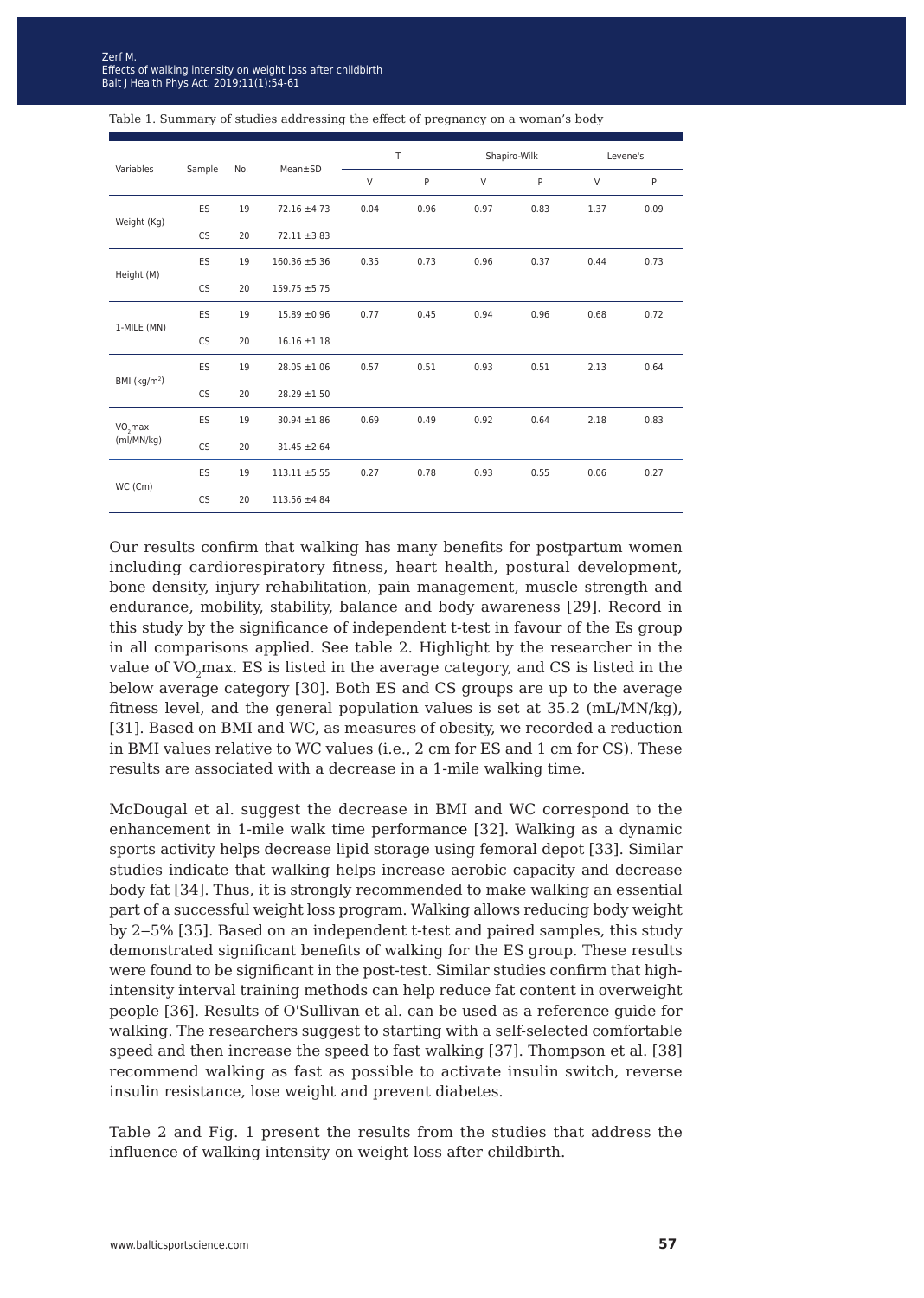Table 2. Results from the studies that address the influence of walking intensity on weight loss after childbirth

| Variables                      |           | No. | Mean±SD           | Т       |      | Shapiro-Wilk |      |
|--------------------------------|-----------|-----|-------------------|---------|------|--------------|------|
|                                | Sample    |     |                   | V       | P    | V            | P    |
| 1-MILE (MN)                    | <b>ES</b> | 19  | $12.36 \pm 0.83$  | $-2.33$ | 0.01 | $-0.64**$    | 0.96 |
|                                | CS        | 20  | $13.25 \pm 1.51$  |         |      |              |      |
| BMI $(kg/m2)$                  | ES        | 19  | $26.49 \pm 0.91$  | $-2.25$ | 0.03 | $0.62**$     | 0.51 |
|                                | <b>CS</b> | 20  | $27.39 \pm 1.50$  |         |      |              |      |
| VO <sub>2</sub> max (ml/MN/kg) | ES        | 19  | $39.40 \pm 1.73$  | $-2.22$ | 0.03 | $0.72**$     | 0.64 |
|                                | CS        | 20  | $36.87 \pm 2.48$  |         |      |              |      |
| WC (Cm)                        | <b>ES</b> | 19  | $110.07 \pm 3.31$ | $-2.07$ | 0.04 | $0.88**$     | 0.89 |
|                                | <b>CS</b> | 20  | 112.83±4.84       |         |      |              |      |



Fig 1. Results from the studies that address the influence of walking intensity on weight loss after childbirth

#### **discussion**

Our research examines the effects of walking intensity on weight loss after childbirth. Pregnant and postpartum women experience significant short-term and long-term challenges [39] including physical changes and medical complications [40]. Several studies have shown that excess weight after pregnancy is associated with excess weight gain [41]. Walking intervention programs, particularly shorter ones, have little or no effect on improving or maintaining body mass and fat mass at the hip and the spine [42]. In addition, these programs have a low effect on weight loss [43). Similar studies confirm that the more women walk, the less weight gain they have [3, 28]. Our study proves the benefits of walking for the ES group to archieve more weight loss. In addition, intensive walking increases aerobic capacity due to the increase in anaerobic fitness, which is associated with skeletal muscle adaptation (oxidative and glycolysis) [36]. This is accompanied by the improvement in maximal oxygen uptake and endurance performance [44]. Previous studies have shown that walking improves cardiorespiratory fitness and reduces side effects of sex hormones in obese women [45]. Similar to the other studies, our results confirm that walking enhances cardiovascular fitness and results in substantial health benefits to improve the quality of life, social well-being and general health [46]. High-intensity interval training is an efficient approach for developing cardiovascular fitness [47]. The abovementioned information confirms our assumptions and our results. Fast walking burns twice the amount of calories compared with slow walking (48). The results of both groups (ES and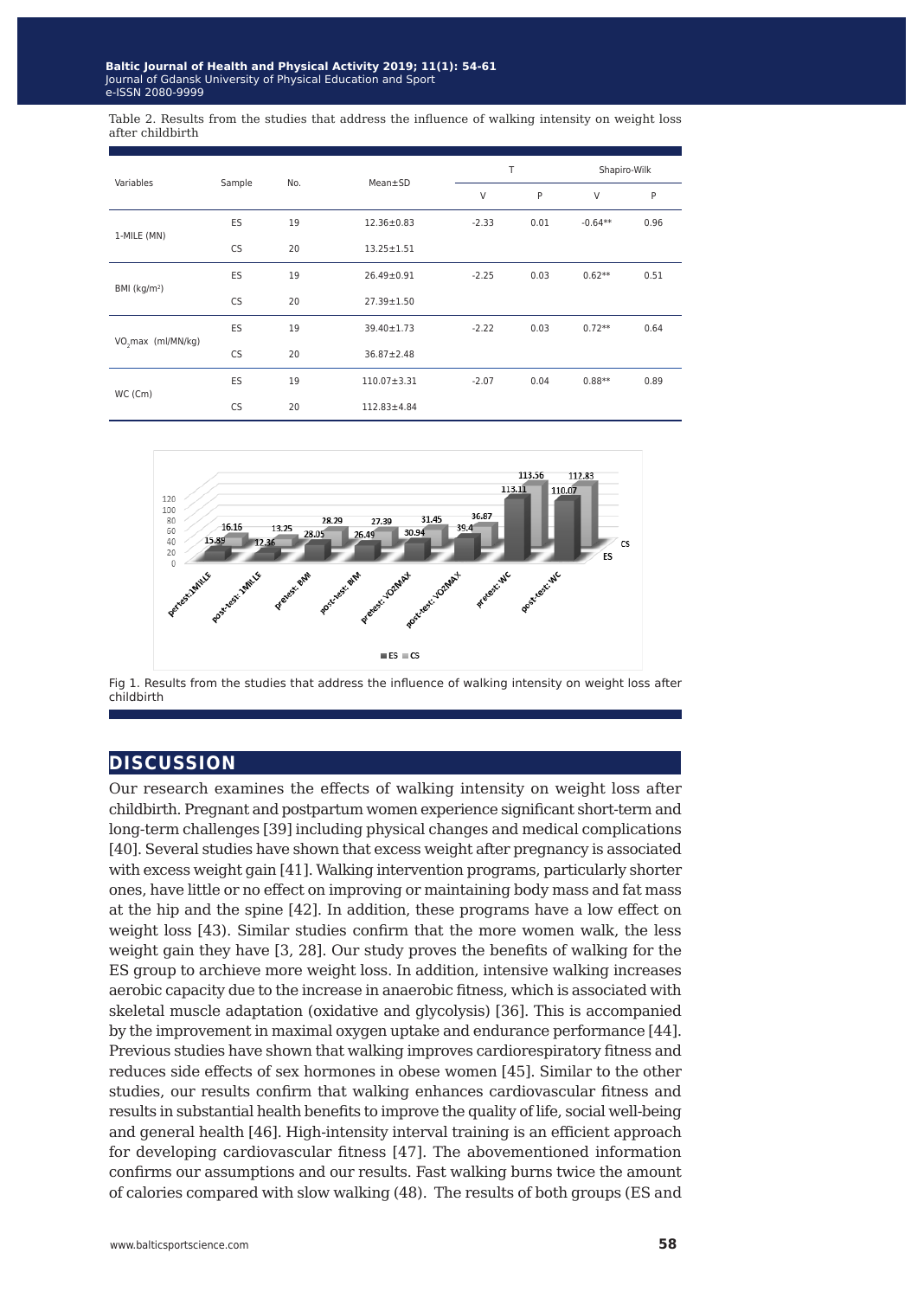CS) confirm that walking is the preferred exercise for people who need to increase their physical activity as part of their overall strategy for sustainable weight loss [49]. However, based on the results of the ES group, we support the hypothesis that high intensity is needed to reach a sufficiently high target heart rate to achieve the best fat burning [50].

#### **conclusions**

This study showed that high intensity walking for extended periods of time burns more calories due to the energy expenditure balance, which is correlated with higher oxygen debt and the working metabolic rate compared with the resting metabolic rate. Our approach includes a speed phase, which is associated with a positive active recovery, as a beneficial method for increasing the benefits of walking. Speed develops the anaerobic zone, just like the aerobic zone is developed via resistance training or cardiovascular interval training. Previous studies confirm that this approach is able to generate clinically meaningful weight loss results with only 15 minutes of exercise per day [51].

This study shows that intensive walking improves performance of postpartum women. Walking improves cardiac and respiratory fitness, decreases BMI and WC and helps resolve changes in a woman's body caused by pregnancy. Our approach can help postpartum women obtain a healthy body weight. In addition, walking as a daily physical activity can boost aerobic activity of large skeletal muscles, which provides many health benefits with minimal adverse effects [10].

#### **aplicable conclusions**

- Walking is the preferred exercise for people who need to increase their physical activity as part of their overall strategy for sustainable weight loss.
- Fast walking and interval training help postpartum women achieve greater weight loss.

#### **references**

- [1] Lockitch G. Clinical biochemistry of pregnancy. Crit Rev Clin Lab Sci. 1997;34(1):67-139. [https://doi.](https://doi.org/10.3109/10408369709038216) [org/10.3109/10408369709038216](https://doi.org/10.3109/10408369709038216)
- [2] O'Day MP. Cardio-respiratory physiological adaptation of pregnancy. Semin Perinatol. 1997;21(4): 268-75. [https://doi.org/10.1016/S0146-0005\(97\)80069-9](https://doi.org/10.1016/S0146-0005(97)80069-9)
- [3] Oostvogels AJJM, Busschers WB, Spierings EJM, Roseboom TJ, Gademan MGJ, Vrijkotte TGM. Prepregnancy weight status, early pregnancy lipid profile and blood pressure course during pregnancy: The ABCD study. PLoS One. 2017;19(12(5)):e0177554. [https://doi.org/10.1371/journal.pone.0177554](https://doi.org/10.1371/journal.pone.0177554
)
- [4] King TL, Brucker MC, Fahey J, Kriebs JM, Gegor CL. Varney's midwifery. Burlington, MA: Jones & Bartlett Learning; 2015.
- [5] Sharlin J, Edelstein S. Essentials of life cycle nutrition. Sudbury, MA: Jones and Bartlett; 2010.
- [6] Slone McKinney E, James SR, Smith Murray S. Maternal-child nursing. St. Louis, Missouri: Elsevier/ Saunders; 2013.
- [7] Zerf M, Mokkedes MI, lakhdar M, Hakim H, Bengoua A. The benefits of physical activity for health and well-being case menopausal women. Eur J Phys Educ Sport. 2016;13(3):108-112. h[ttp://doi.](http://doi.org/10.13187/ejpe.2016.13.108) [org/10.13187/ejpe.2016.13.108](http://doi.org/10.13187/ejpe.2016.13.108)
- [8] Linnard-Palmer L, Haile Coats G. Safe maternity and pediatric care. Philadelphia, F.A.: Davis Company; 2016.
- [9] Melzer K, Schutz Y, Boulvain M, Kayser B. Physical activity and pregnancy: cardiovascular adaptations, recommendations and pregnancy outcomes. Sports Med. 2010;40(6):493-507. [http://doi.](http://doi.org/10.2165/11532290-000000000-00000) [org/10.2165/11532290-000000000-00000](http://doi.org/10.2165/11532290-000000000-00000)
- [10] Barton H, Thompson S, Burgess S, Grant M. The Routledge handbook of planning for health and well-being. London: Routledge; 2015. <http://doi.org/10.4324/9781315728261>
- [11] Anderson RK. Get moving! Live better, Live longer. Bloomington: Xlibris Corp; 2010.
- [12] Bushman B, American College of Sports Medicine. ACSM's complete guide to fitness & health: Physical activity and nutrition guidelines for every age. Champaigne, Ill.: Human Kinetics; 2011.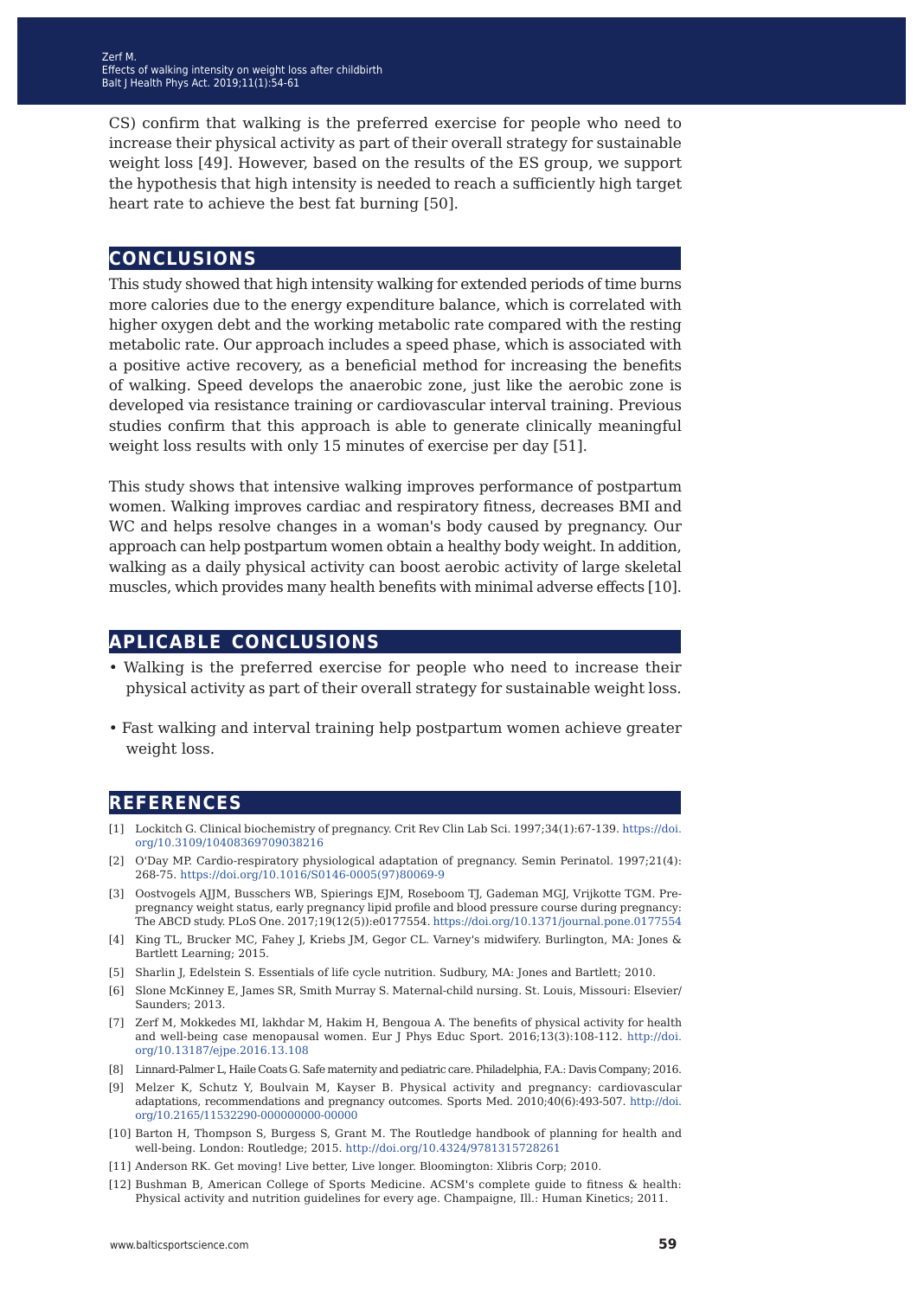- [13] Kamen G. Foundations of exercise science. Philadelphia: Lippincott Williams & Wilkins; 2001.
- [14] Caron M. Walking for fitness: The beginner's handbook. New York: Greystone Books, a division of D & M; 2009.
- [15] Rosato F. Walking and jogging for health and wellness. Belmont, CA: Wadsworth, Cengage Learning; 2012.
- [16] O'Brien Cousins S. Exercise, aging, and health: Overcoming barriers to an Active old age. UK: Taylor & Francis; 1998.
- [17] Mohammed Z, Moulay Idriss M, Amer Belkacem Nora B, Fatiha M. Anthropometric risk index and their association with lipid profiles among married versus spinster. Jundishapur J Health Sci. 2017 Jul;9(4):e12769. <http://doi.org/10.5812/jjhs.12769>
- [18] Weiglein L, Herrick J, Kirk S, Kirk EP. The 1-mile walk test is a valid predictor of VO<sub>2</sub>max and is a reliable alternative fitness test to the 1.5-mile run in U.S. Air Force males. Mil Med. 2011 Jul;176(6): 669-73.<http://doi.org/10.7205/MILMED-D-10-00444>
- [19] Tharpe N, Farley CL, Jordan RG. Clinical practice guidelines for midwifery & women's health. Burlington, Massachusetts: Jones & Bartlett Learning; 2017.
- [20] Oomura Y. Progress in obesity research 1990 In: Proceedings of the 6th International Congress on Obesity, held in Kobe, Japan, 21-26 October 1990. London u.a: Libbey; 1991.
- [21] Allison DB, Baskin ML. Handbook of assessment methods for eating behaviors and weight related problems: Measures, theory and research. London: SAGE; 2009.
- [22] McTiernan A. Cancer prevention and management through exercise and weight control. London: CRC Press; 2016.
- [23] Larson-Meyer DE. Effect of postpartum exercise on mothers and their offspring: A review of the literature. Obesity Res. 2002;10:841-853. [doi.org/10.1038/oby.2002.114](http://doi.org/10.1038/oby.2002.114).
- [24] May LE. Physiology of prenatal exercise and fetal development. New York: Springer; 2012. <http://doi.org/10.1007/978-1-4614-3408-5>
- [25] Milunsky A, Friedman EA, Gluck L. Advances in perinatal medicine. Volume 3. Boston, MA: Springer US; 1983. <http://doi.org/10.1007/978-1-4684-4421-6>
- [26] Betty J. Ackley, Gail B. Ladwig. Nursing Diagnosis Handbook: An Evidence-Based Guide to Planning Care London: Elsevier Health Sciences; 2010.
- [27] Steindorf K, Chang-Claude J, Flesch-Janys D, Schmidt ME. Public Health Nutrition. Publ Health Nutr. 2010;13(11):1905-14.<http://doi.org/10.1017/S1368980010001965>
- [28] Maczka M, Sass A, Wojtyla A. Assessment of physical activity among pregnant women in context of weight gain in pregnancy. J Educ Health Sport. 2017; 7(6):332-376.
- [29] Nottingham S, Jurasin A. Your path to a lean, strong, and fit physique. Leeds: Human Kinetics; 2010.
- [30] Evans CH, White RD. Exercise stress testing for primary care and sports medicine. London: Springer; 2008.<http://doi.org/10.1007/978-0-387-76597-6>
- [31] Great Britain Parliament. Independent Review of Police Officer and Staff Remuneration and Conditions. London: Stationery Office; 2012.
- [32] McDougal WS, Wein AJ, Kavoussi LR, Partin AW, Peters C. Campbell-Walsh urology eleventh edition review. Philadelphia, PA: Elsevier; 2016.
- [33] Tessier S, Riesco E, Lacaille M, et al. Impact of walking on adipose tissue lipoprotein lipase activity and expression in pre- and postmenopausal women. Obesity Facts. 2010;3(3):191-9. <http://doi.org/10.1159/000314611>
- [34] U.S. Department of Health and Human Services. Report of the Advisory Committee on Research on Women's Health: Office of Research on Women's Health and NIH Support for Research on Women's Health Issues. Public Health Service: National Institutes of Health; 2001.
- [35] Gaetano Crepaldi, Antonio Tiengo, Angelo Avogaro. The Metabolic Syndrome: The Road Map from Inflammation to Cardiovascular Disease London: Elsevier; 2007.
- [36] Boutcher SH. High-intensity [in](http://doi.org/10.1155/2011/868305)termittent exercise and fat loss. J Obes. 2011;2011:868305. [http://](http://doi.org/10.1155/2011/868305) [doi.org/10.1155/2011/868305](http://doi.org/10.1155/2011/868305)
- [37] O'Sullivan SB, Schmitz TJ. Improving functional outcomes in physical rehabilitation. Philadelphia: F.A. Davis Company; 2016.
- [38] Thompson R, Carpender D. The insulin resistance solution: reverse pre-diabetes, repair your metabolism, shed belly fat, prevent diabetes. Beverly, Massachusetts: Fair Winds; 2016.
- [39] Fitzgerald C, Segal N. Musculoskeletal health in pregnancy and postpartum: An evidence-based guide for clinicians. Cham: Springer; 2015. <http://doi.org/10.1007/978-3-319-14319-4>
- [40] Verster JC, Pandi-Perumal SR, Streiner DL. Sleep and quality of life in clinical medicine. Totowa, NJ: Humana Press; 2008. <http://doi.org/10.1007/978-1-60327-343-5>
- [41] Nicholson W, Baptiste-Roberts K. Obesity during pregnancy in clinical practice. London: Springer; 2014.<http://doi.org/10.1007/978-1-4471-2831-1>
- [42] Marcus R, Feldman D, Dempster DW. Osteoporosis. Amsterdam: Elsevier/Academic Press; 2013.
- [43] Cuberek R, Gába A, Svoboda Z, et al. Walking in the lifestyle of elderly women with a sedentary occupation. Olomouc: Palacký University Olomouc; 2014.<http://doi.org/10.5507/ftk.14.24443775>
- [44] Gist NH, Fedewa MV, Dishman RK, Cureton KJ. Sprint interval training effects on aerobic capacity: a systematic review and meta-analysis. Sports Med. 2014;44(2):269-79. [http://doi.org/10.1007/](http://doi.org/10.1007/s40279-013-0115-0) [s40279-013-0115-0](http://doi.org/10.1007/s40279-013-0115-0)
- [45] Kong Z, Fan X, Sun S, Song S, Shi Q, Jinlei N. Comparison of high-intensity interval training and moderate-to-vigorous continuous training for cardiometabolic health and exercise enjoyment in obese young women: A randomized controlled trial. PLoS One. 2016;11(7):e0158589. [http://doi.](http://doi.org/10.1371/journal.pone.0158589) [org/10.1371/journal.pone.0158589](http://doi.org/10.1371/journal.pone.0158589)